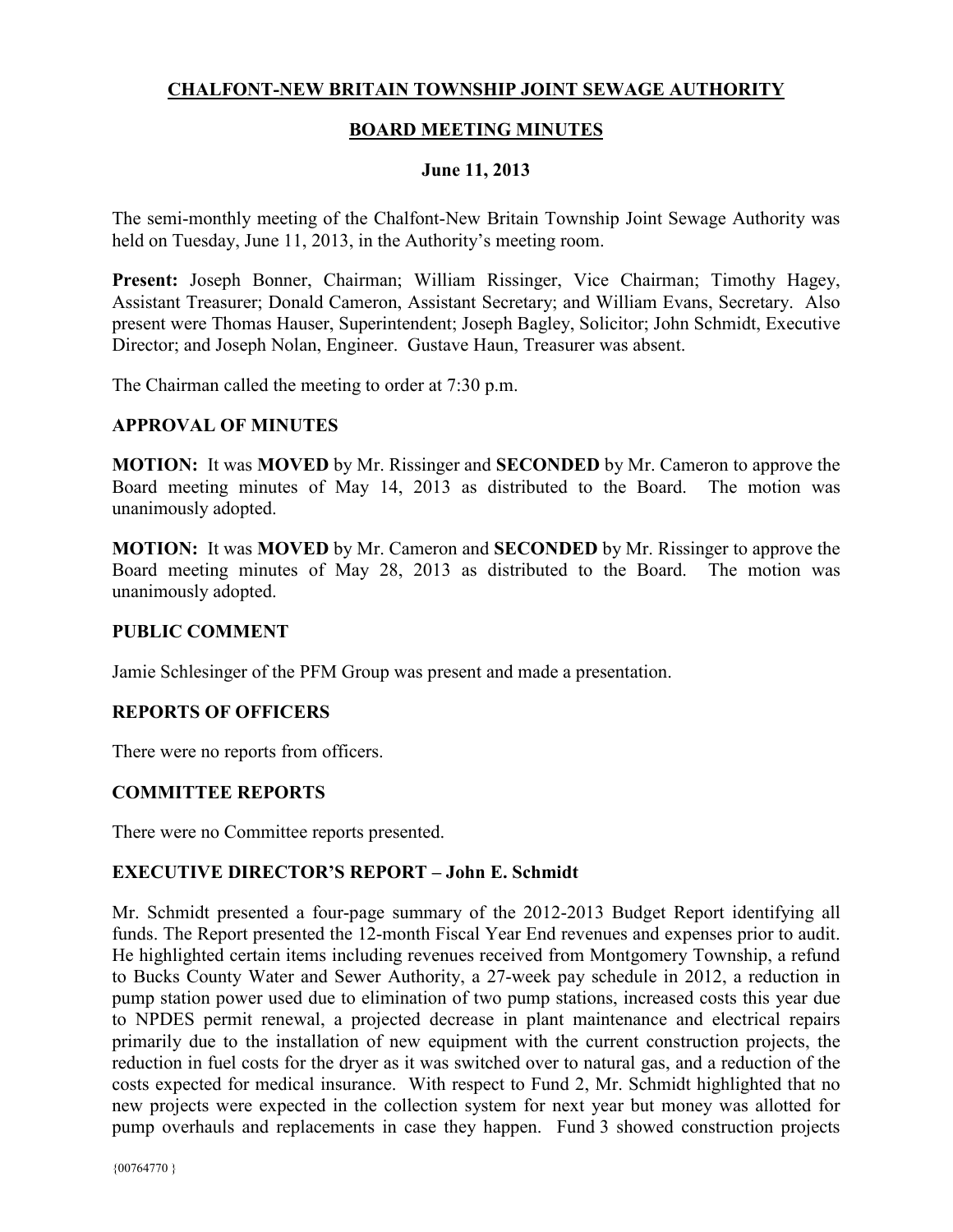expenses and loan proceeds. Mr. Schmidt also pointed out that Line 143 shows expected capital contributions from BCWSA of \$1 million. He noted that Mr. Nolan was working on a cost sharing report for the entirety of the expansion and upgrade projects. A discussion ensued about the estimated costs for BCWSA and Mr. Nolan indicated that he had spoken to Mr. Swenson of Carroll Engineering about the various Authority projects on more than one occasion. BCWSA had been sent an estimate for the Phase II Project as well as copies of the permit and bid tabulation for Phase II. Mr. Schmidt further noted that Fund 3 had received almost \$1 million in tapping fees last year. A member of the Board inquired whether Mr. Schmidt expected any relining of sewer lines in the coming year. Mr. Schmidt indicated that he did not expect any extensive amount of relining to take place.

Mr. Schmidt presented an amendment to the February 22, 2011 Sewer Services Agreement with Warrington Township. Mr. Schmidt noted that four (4) properties are being added to those in Warrington Township which will be serviced by Chalfont-New Britain Township Joint Sewage Authority.

**MOTION:** It was **MOVED** by Mr. Evans and **SECONDED** by Mr. Rissinger to approve the amendment to the February 22, 2011 Agreement. The motion was unanimously adopted.

Mr. Schmidt inquired about those who will be attending the June 20 PMAA dinner.

Mr. Schmidt reminded the Board that the CNB truck would be used in an upcoming parade on the Fourth of July and that a rider is welcome.

# **ENGINEER'S REPORT – Joseph Nolan, P. E.**

Mr. Nolan provided a project update on the Phase II Upgrade Project. Representatives of the Authority met with Thomas Controls last Thursday, June 6. Thomas Controls has improved on each of the default issues pointed out to them in writing by the Authority. Thomas Controls has represented that the systems integrator will provide a submittal this week to CKS Engineers. Mr. Nolan referenced a recommendation of the Solicitor's office that Mr. Wallack need not attend the next progress meeting with Thomas Controls unless the current progress changes. CKS is holding coordination meetings between the general contractor and Thomas Controls.

A question was asked about the systems integrator. Mr. Nolan indicated that Thomas Controls had finally selected Essex Controls of Ivyland who is supposed to provide a submittal to CKS this week.

Mr. Nolan reported that he is working on the preliminary scope and cost estimate for Phase III of the Upgrade Project. He has held four (4) separate meetings with Mr. Hauser and Mr. Schmidt to discuss the components of the Phase III Project. A discussion ensued resulting in the Facilities Committee taking a tour of various parts of the plant encompassed within the proposed Phase III to look at the facilities involved.

Mr. Nolan presented Requisition No. 126 for Capital Expenditures in the amount of \$14,019.98 consisting of expenses for the silo project and for a heat pump.

**MOTION:** It was **MOVED** by Mr. Hagey and **SECONDED** by Mr. Rissinger to approve Requisition No. 126 for Capital Expenditures in the amount of \$14,019.98. The Motion was unanimously adopted.